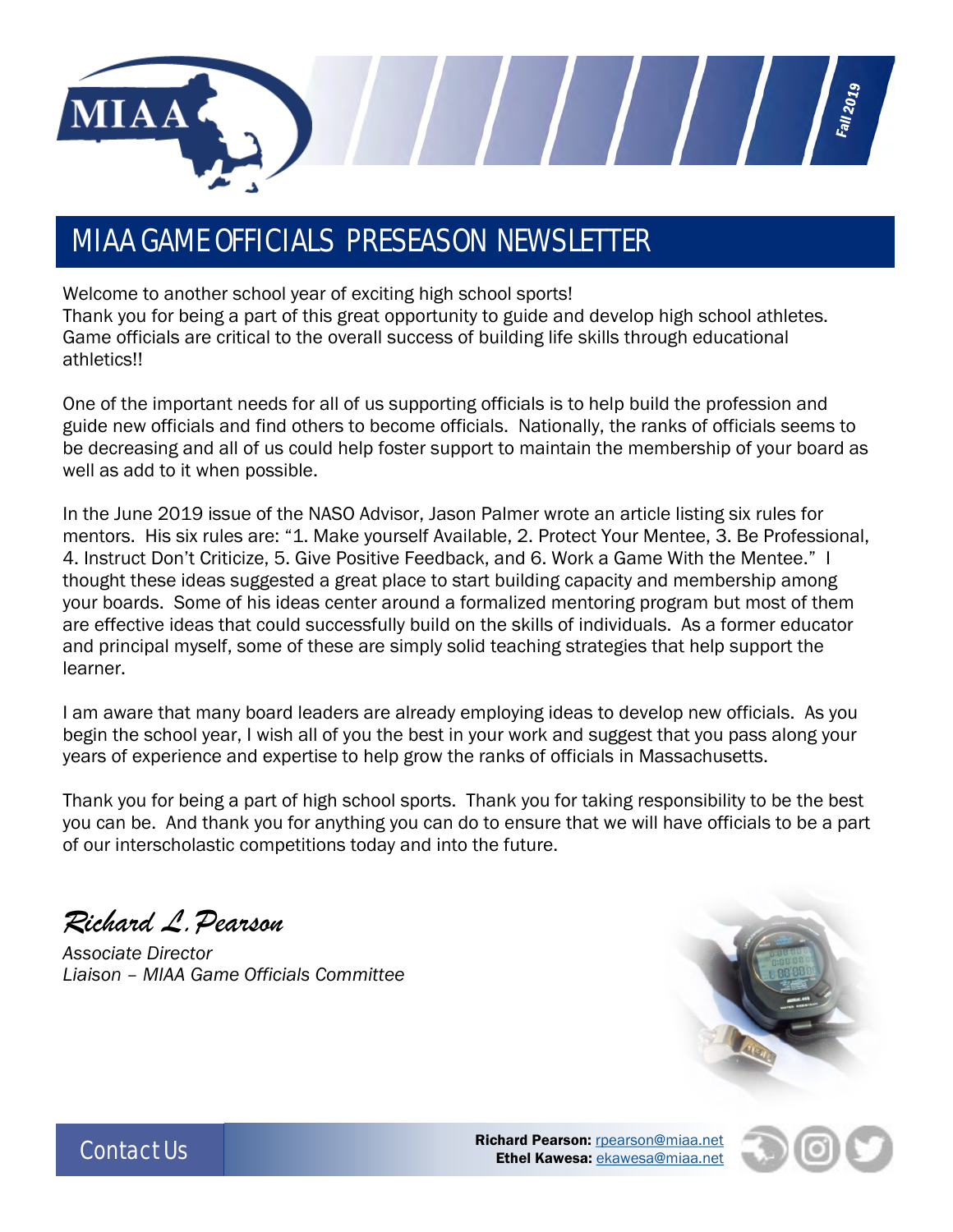## CONCUSSION INFORMATION





During the week of September 10th, all MIAA Member High School varsity athletes will take part in ThinkTaylor/MIAA Concussion Awareness Week.

Please take part in the #TTpledge with your students at [ThinkTaylor.org a](http://www.thinktaylor.org/)nd by posting your support on social media using #TTpledge.



## MIAA/NFHS Concussion Training

#### 105 CMR: Department of Public Health – 201.007 (E) Training Program

*"Game officials shall complete one of the training programs approved by the Department as specified on the Department's website annually and shall provide independent verification of completion of the training program to schools or school districts upon request."*

The yearly certification requirement is only valid between July 1<sup>st</sup> and June 30th of a given academic year. In support of Department of Public Health (DPH) regulations cited above, and in the best interests of our student athletes, all MIAA Tournament Directors and Tournament Assignors will require successful completion of a DPH approved concussion training program as a condition for an official accepting an MIAA tournament assignment. Your acceptance of an MIAA Tournament contest assignment will be considered a implicit confirmation that you are a member in good standing with your local board, that you are enrolled with the MIAA, and that you have successfully completed a concussion training program as required by the DPH.

The National Federation of High Schools (NFHS) training module, "Concussions in Sports: What You Need to Know", is one of the MDPH approved training programs and may accessed using the link:

#### [Concussions in Sports: What You Need to Know](https://nfhslearn.com/courses/61151/concussion-in-sports)

*(click link to access training course information)*

# **SPORTSMANSHIP**



#### MIAA TEAM SPORTSMANSHIP AWARDS

The MIAA would like to encourage game officials to nominate a boys or girls varsity team for consideration by that MIAA Sport Committee for recognition at the MIAA State Championship contest. Nominated teams do not have to be tournament teams but should exemplify the tenets of good sportsmanship to the highest degree. The nomination form information can be found in each sport specific [MIAA Tournament Format](http://www.miaa.net/contentm/easy_pages/view.php?page_id=22&sid=38&menu_id=207) or the [Team Sportsmanship page](http://miaa.net/contentm/easy_pages/view.php?sid=38&page_id=24)



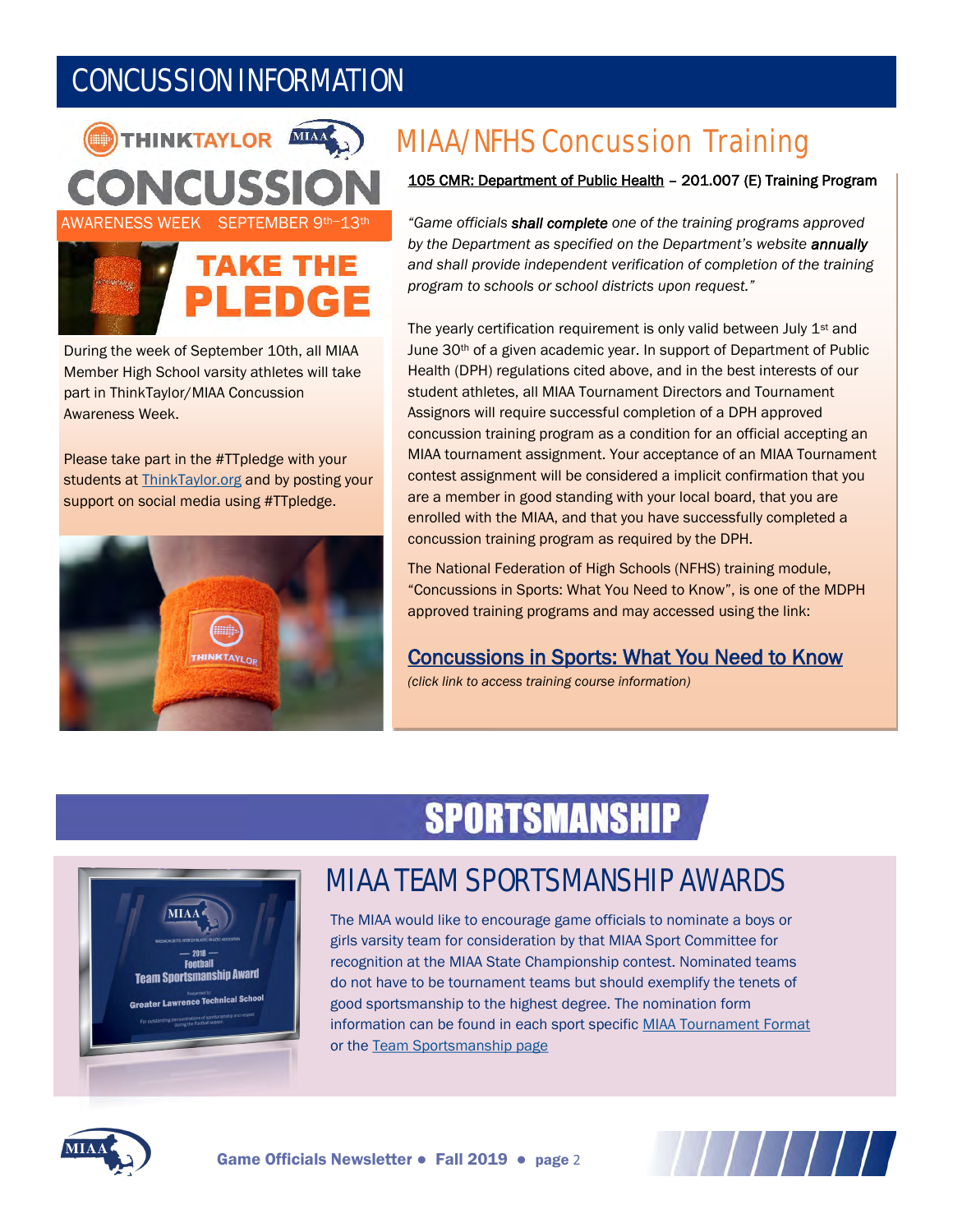## 2019 Fall SPORT RULE CHANGES / HIGHLIGHTS

### Transitioning to NFHS Football Rules **NEHS Rule Changes:**

The MIAA Football Committee has developed numerous resources to support the transition to NFHS Football Rules for this 2019-20 season. By following this [link](http://miaa.net/contentm/easy_pages/view.php?sid=38&page_id=298) one can find many support documents and guidance about the new rules. There is also access to various presentations with embedded video to help understand the rules with greater insight.

#### Parent/Fan "Rules 101": PLEASE

consider getting the document at this [link](http://miaa.net/gen/miaa_generated_bin/documents/basic_module/Parent_info_2019_082619.pdf) out to fans, spectators and anyone interested in learning more about the new rules.

40/25 clock: Please click on this [link](http://miaa.net/gen/miaa_generated_bin/documents/basic_module/MIAA_General_Principles_for_2540_play_clock.pdf) for general principles for the use and management of the 40/25 second clock. These 14 points add additional clarity to 40/25 guidance found on the NFHS Football Rules Transition page.

Overtime: The MIAA Tie-Breaker Rule from page 65 of the [MIAA Handbook](http://miaa.net/gen/miaa_generated_bin/documents/basic_module/MIAA_Handbook19_21.pdf) is the entire rule for overtime play. Important clarification: during overtime, defense can recover or intercept and advance the ball for a possible score on plays from scrimmage and field goal attempts not on any tries. For the first and subsequent tie breaking periods, any team that scores a touchdown must attempt a two-point conversion by run or pass from scrimmage. The two point try ends if the defending team gains possession. The try is over.

The 2019 MIAA Football Format can be found at this [link](http://www.miaa.net/gen/miaa_generated_bin/documents/basic_module/Football2019Format.pdf) for other important information including times, tournament procedures and state final rotations related to Gillette Stadium.

#### Soccer

#### 9-2-1, 9-2-3, 9-2-5, 9-2-6, 9-3: Dropped Ball

Any number of players, including the goalkeeper, may now contest a dropped ball. Additionally, the referee cannot decide who may contest a dropped ball or determine its outcome.

#### Time out and in

Rule 7-4-3 was added to stop the clock when a substitute by the leading team is beckoned onto the field in the last five minutes of the second period, second period of overtime and fourth period of a game played in quarters

For more information follow links below: [NFHS Soccer Rules Changes - 2019-20](https://www.nfhs.org/sports-resource-content/soccer-rules-changes-2019-20/)  [Soccer News Letter](http://miaa.net/gen/miaa_generated_bin/documents/basic_module/Soccer_Newsletter_2019sf.pdf)-Fall 2019 see page 3

### Swimming & Diving

#### 9-7-4 Note (NEW)

The diving referee may confer with a member of the diving panel regarding a possible unsatisfactory dive.

8-1-7, 8-2-1g, 8-2-2h, 8-2-3g, 8-2-4e, 8- 3-5:

A legal finish now requires the competitor to contact either the touchpad or the finish end according to the finish rules pertaining to the stroke being swum.

9-4-Table: The degree of difficulty for back and reverse double somersaults was lowered to be consistent with back and reverse 1½ somersaults degrees of difficulty. Rationale: Provides consistency of degree of difficulties assessed to back and reverse dives versus back and reverse somersaults.

NFHS Swimming and Diving Rules Changes - 2019-20 found [HERE](https://www.nfhs.org/sports-resource-content/swimming-and-diving-rules-changes-2019-20/)

## Volleyball

This year volleyball will be officiated using NFHS rules. As many are already aware, the MIAA Volleyball Committee presented 6 modifications to the MIAA BOD and had them approved for 2019- 20 MIAA play. More information can be found on the volleyball page of the MIAA website, the link is below.

Modification #1: In set 5 of the Varsity match, teams will change courts when one team reaches eight (8) points.

Modification #2a: Allow head and assistant coaches to stand.

Modification #2b: Players not currently in the match are allowed to stand at the end of the bench or past the end line and at least six feet away from the sideline.

Modification #2c: Players and coaches can still be sanctioned for any unsporting conduct but would not lose the right to stand.

Modification #3: Modifying the penalties for submitting the lineup slightly late in sets 2-5. Amend Rule 7-1-4. For Sets 2- 5, the penalty for late submission of line up shall be: · After 1:00 remaining deadline: Unnecessary Delay – Yellow Card · At 0:00: Loss of Rally/Point to opponent to start the set.

Modification #4: Continue the use the Official's uniform currently worn at matches. MIAA Volleyball Committee approved 13-0

This information can be found on the [MIAA Volleyball page](http://www.miaa.net/contentm/easy_pages/view.php?page_id=17&sid=38&menu_id=168) of the MIAA website [\(miaa.net\).](http://www.miaa.net/miaa/home?sid=38)

#### OTHER INFORMATION

MIAA Rule Change of note for 2020-21: allows all fall sports (except football) to begin on 2nd Monday preceding Labor Day. Maximum total of 13 practices prior to Labor Day – Implementation to start July 1, 2020.

Beginning with the 2019-20 school year, all MIAA sports that have NFHS rules written for them will use those NFHS rules. The newly affected sports are baseball, football, and boys' and girls' volleyball.





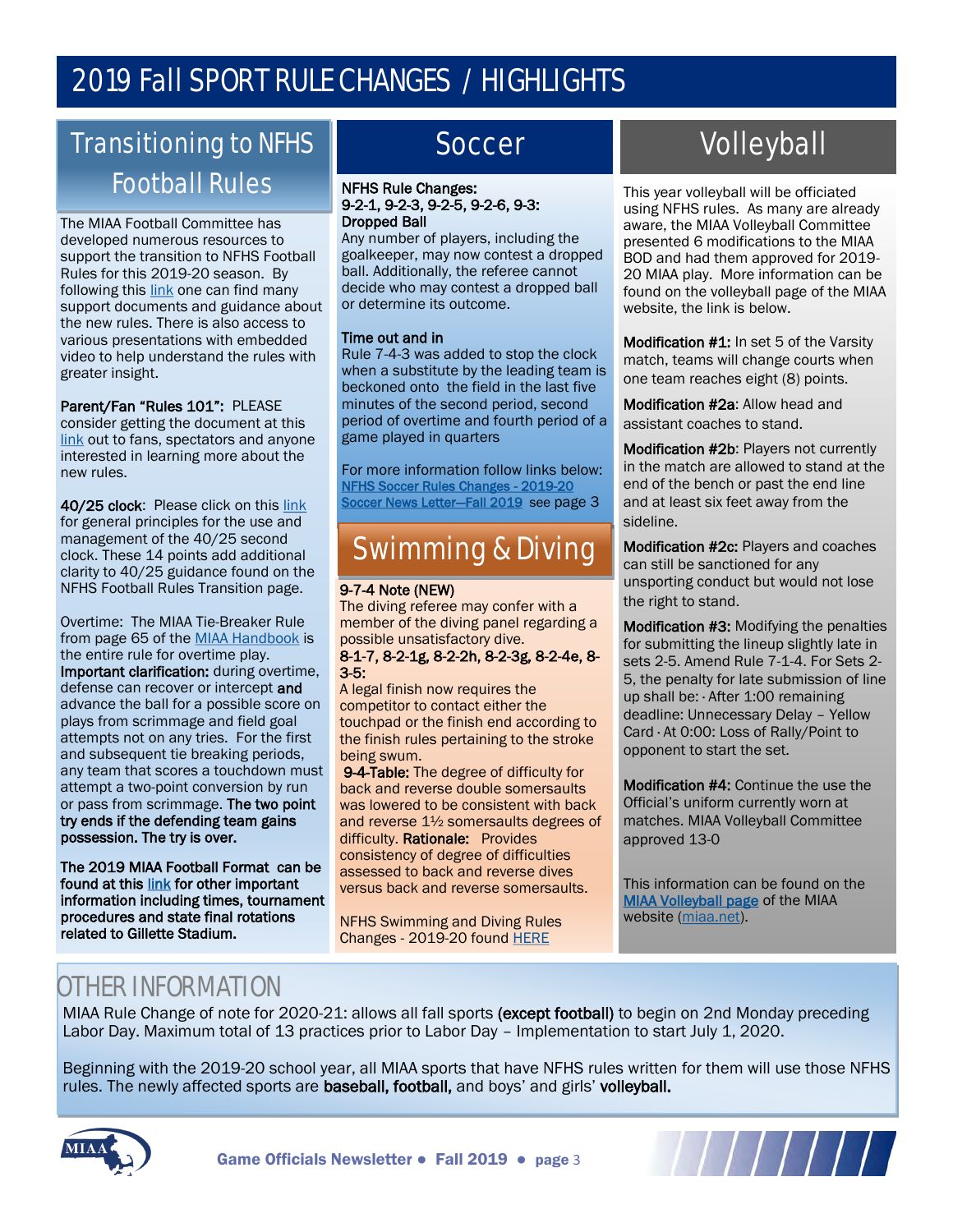### MIAA BACKGROUND CHECK INFORMATION



*Clic[k above to view th](http://www.miaa.net/gen/miaa_generated_bin/documents/basic_module/MIAA_policy_back_check_FINAL_6115.pdf)e MIAA policy for Massachusetts High School sports officials* 

# IMPORTANT REMINDER

All officials who registered and completed the background check in year two of this process (2016-17), now have an expired background check. Please be aware that when you register this year, you will be charged for another background check. Background checks are valid for three years.

# FAQ's

1. I registered and have been approved by the MIAA under one email address, but my assignor has a different email for me under their account,

thus I am not showing as approved to them. What should I do?

*Answer: You will need to contact Arbiter support, 1-800-311-4060, and ask them to link your email accounts together. The email you provided for the MIAA background check is the one that will show you as an approved official.* 

2. If my assignor uses Arbiter to assign games, how can they gain access to the list of approved officials?

*Answer: The assignor will need to contact Phil Napolitano, pnapolitano@miaa.net and provide their 6-digit arbiter account number, along with the sport and leagues they assign. They will be linked to the MIAA super group. Once linked, the eligibility column will show up in their assigning account.*



# 2019-20 REGISTRATION OPENED ON JULY 1, 2019

NOTE: Background Checks are valid for three years but officials still must register Annually

# NEW OFFICIALS

#### *Background Check and Registration*

- 1) Click on the registration tab on the top left of the MIAA Arbiter Sports page.
- 2) Select all sports for which you wish to register and click the REGISTER button.
- 3) Follow directions and complete all information and consents. A photo is not required. If you already have an Arbiter account, it will recognize your email once you type it in, then follow all directions.

### RETURNING OFFICIALS

#### *Registration Only/Previously Completed Background Check*

#### *Log in prior to entering registration*

All officials must register annually - \$10 per sport. Returning officials must confirm pre-populated information and complete all steps of the registration process *(see steps above under "New Officials")*. Please check and/or correct all contact information.

In order to finalize your registration you will need to once again consent to the background check in step 5 of the registration process, even though you have already been approved. During the final payment step you will not be charged for another background check nor will it be run again. Approved background checks are valid for three years. If you were approved during the 2015-16 school year, it was valid until June 30, 2018. If you were approved during 2016-17 school year, it is valid until June 30, 2019. If you were approved during 2017-18 school year, it is valid until June 30, 2020.